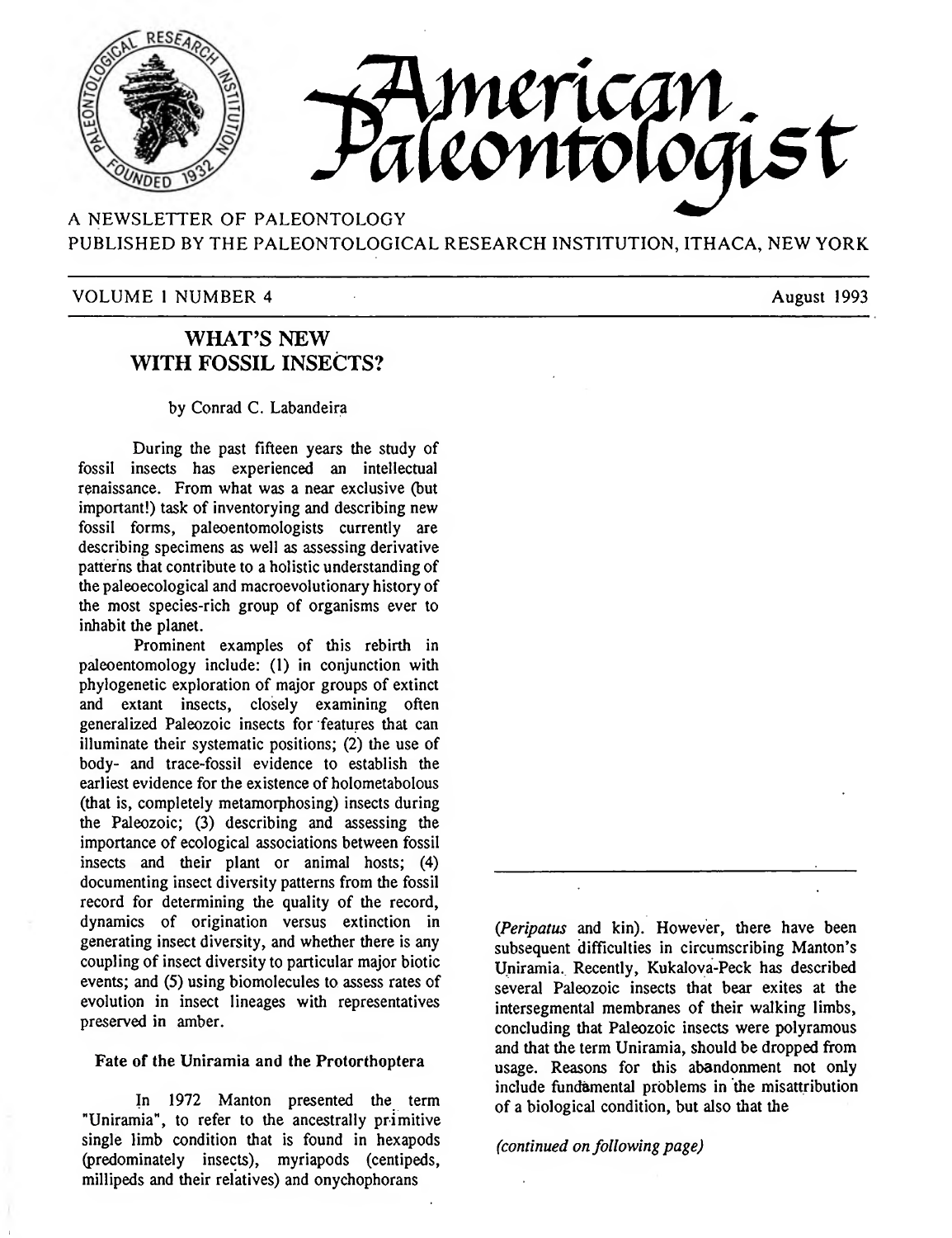### **Fossil Insects** *(continued from previous page)*

component Onychophora of Manton's Uniramia is probably not even closely related to the Hexapoda, as Ballard et al. (1992) have demonstrated (see *American Paleontologist,* v.l, n.2). Consequently, if onychophorans are not "uniramians" then the residual group, Myriapoda+Hexapoda can be better referred to by the terms Atelocerata (Heymons 1901) or even Tracheata (Lankester 1904), which have priority. Thus there is strong evidence indicating that the taxa included in Manton's Uniramia constitute an unnatural, polyphyletic group.

In addition to the phasing out the Uniramia, there also is the ongoing disassembly of the Paleozoic order, "Protorthoptera." While many historically have acknowledged that the "Protorthoptera" was a wastebasket taxon, only recently have there been explicit recognition that many of the approximately 65 families of the order can be defined by unique characters, or possibly allocated to other orders. The most significant of these "protorthopteran" taxa are ancestral hemipteroid families that apparently have modifications of the head, mouthparts and wings, and which Rasnitsyn (1980) and. Kukalova-Peck (1993) placed in a new order. In fact, a very few of these "protorthopterans" may even be primitive holometabolous insects (see below).

## **New Evidence for Late Carboniferous Holometabolous Insects**

Although many entomologists have asserted that holometabolous insects must have existed during the Pennsylvanian, until recently there has been no direct evidence for such an early occurrence. This claim has been motivated primarily because of the occurrence of several distinct, modern-aspect holometabolous clades during the Early Permian, necessitating rapid evolution in the Late

Pennsylvanian. Recent evidence from two disparate sources may provide credence to this notion. They include: a figured but undescribed caterpillar-like larva in a Middle Permsylvanian ironstone from Mazon Creek, Illinois (Shear and Kukalova-Peck 1990), and eight specimens of permineralized petiole galls from the Upper Permsylvanian Calhoun Coal of Illinois and Indiana (Labandeira 1991). Each petiole gall occurs within the basal frond rhachis of a Psaronius tree fern and consists of a frass-containing axial lumen with surrounding parenchymatic reaction tissue. Thus there is evidence for plant-consuming holometabolous larvae during the later Pennsylvanian, with both endophagous (petiolemining) and apparently ectophagous (external foliage feeding) trophic modes. This indicates that the great radiation of the most diverse elade of all time was well underway in both peat- and clastic-dominated swamp ecosystems of equatorial Euramerica. (The Holometabola currently consists of 88 percent of all insects, and includes beetles, flies, moths and butterflies, and wasps and bees).

### **Contributions of Plant/Insect Intractions to Ecosystem Evolution**

While the exquisite permineralization of a plant/insect interaction on a petiole gall can suggest the ecology and the taxonomic relationship of its maker, other kinds of insect/plant interactions can reveal details of ecosystem structure that are frequently not available in terrestrial deposits. For example, evidence from Early and Middle Pennsylvanian coal-ball deposits indicate ecosystems dominated by arthropod detritivores. By contrast, latest Middle and Late Pennsylvanian coal-ball floras provide clear indications of a significant shift toward herbivory. This evidence originates from coprolitebearing litter layers indicating the heightened consumption of frond pinnules, and other tissues such as sporangia and spores.

From these early forays into Paleozoic herbivory, a fast-forwarding of the geochronological tape to the mid-Cretaceous Dakota Formation, indicates that herbivore strategies were highly diversified, well-entrenched on early flowering plant hosts, and modem in character. Preliminary evidence from Dakota leaf-compressions indicates a variety of leaf miners, several types of leaf galls, *(continued on fi>llowing page)*

*American Paleontologist* is published quarterly (November, February, May, August) by the Paleontological Research Institution, 1259 Trumansburg Road, Ithaca, NY 14850 USA (607) 273-6623 FAX (607) 273-6620. Membership in the Institution is \$20 per year, and includes a subscription to the newsletter. Advertising rate information is available upon request. ISSN 1066-8772. Editor: Warren D. AUmon; Assistant Editor: Susan Pakkala.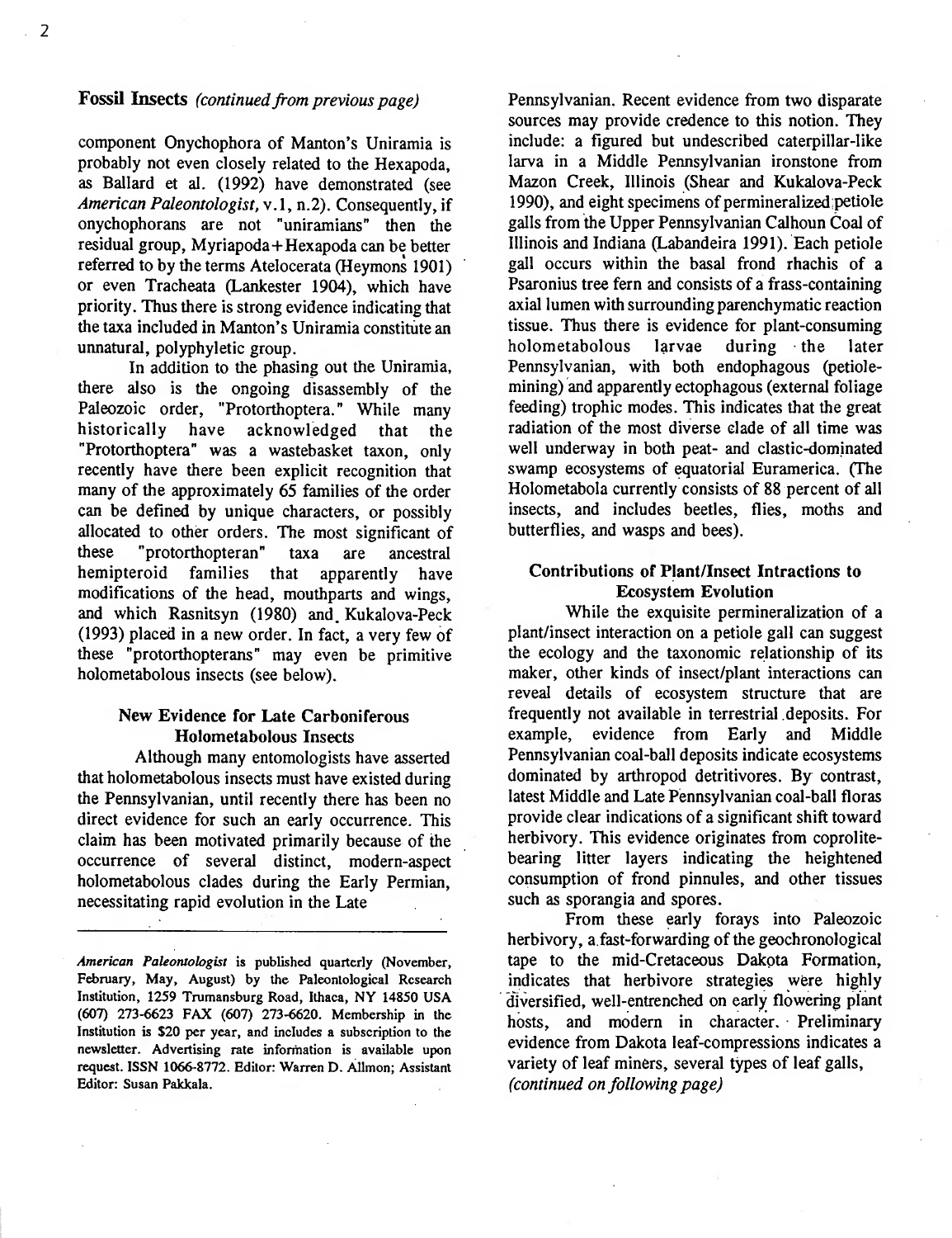### **Fossil Insects** (*continued from previous page*)

and external foliage feeding in the form of leafmargin and leaf-center consumption, and even skeletonization. Between these two time slices, there is a 200 million year data gap that ranges from diffuse herbivorous patterns during the later Pennsylvanian, to the modern, highly stereotyped spectrum of interactions found on early flowering plants. However, several recent discoveries from this interval are noteworthy: lepidopteran leaf mines occur in a leaf from the Late Jurassic/Early Cretaceous of Australia (Rozefelds 1988); galleried wood borings with reaction tissue produced by a beetle are found in wood of Middle Jurassic age from China (2hiyan and Bole 1989); and a stem gall resulting from an unknown insect have been described in a conifer from the Early Triassic of France (Grauvogel-Stamm 1978). Additionally, Rasnitsyn and Kozlov (1991) have tentatively identified from the Late Jurassic to Early Cretaceous of Russia a mecopteran-like insect with a butterflylike siphon for a proboscis, suggesting surface fluidfeeding preceding the earliest known angiosperms. These and other data indicate an underappreciated but existent record of plant/insect interactions during the preangiosperm Mesozoic. Filling the details of the ecological evolution of varied insect herbivory on the gymnosperm-dominated flora of this interval will be a fascinating undertaking.

### Assessing **the** Macroevolutionary Pattern **of Phanerozoic** Insect Diversity

Although there are studies of the macroevolutionary diversity patterns for virtually every major group with a significant fossil record, insects have been conspecuously ignored. Recently, Labandeira and Sepkoski (1993) have analyzed family-level diversity patterns of insects from the fossil record and have arrived at several intriguing conclusions. These data supersede Carpenter's recent compendium (1992), which unfortunately was a decade out of date when it appeared. (In fact, significant advances in our knowledge of fossil insects postdates Carpenter's 1982 cutoff date. These advances include the backward geochronological extension of numerous families found in Cretaceous and Tertiary amber and compression Lagerstatten, and thus provide a significantly updated version of

many family durations).

These results indicate that, after the Early Carboniferous, insect families were more diverse than any other known terrestrial group, and this diversity was achieved by low rates of extinction rather than high rates of origination. Additionally, with the exception of the Permo-Triassic extinction, when the archaic orders of Paleozoic insects became extinct, there has been no demonstrable effect of extinction on insect diversity, including the effect of the terminal Cretaceous event. In terms of studies on coevolution, which historically derived much of their theoretical underpinning from associational studies of holometabolous insects and their angiosperm hosts, it is noteworthy that insect family-level diversity acutally drops during the radiation of flowering plants of the mid Cretaceous. This conclusion is bolstered by a study of insect mouthparts (Labandeira 1990), which indicates that of the 30 mouthpart classes for which there is significant fossil evidence, all originate prior to the dominance of angiosperms in terrestrial ecosystems. These data indicate, therefore, that the angiosperm radiation had no demonstrable effect on increasing the ecological amplitude of insects, as indicated by familial taxonomic diversity or mouthpart morphological disparity.

### **Insect DNA from Amber and Phylogeny Reconstruction**

The early claim by Brues (1951) that insect fossils in Baltic amber lack preserved soft tissue, and thus represent voids surrounded by husks of exoskeleton, has been solidly refiited by Poinar and Hess (1982) and Henwood (1992). These authors have documented ultrastructural preservation of organelles such as endoplasmic reticulum, nuclei and mitochondria an insect tissue from Baltic amber. However, the information content of amber fossils does not end with organelle-bearing tissue, but includes biomolecules such as DNA. Insect DNA extractions from a Paleogene Dominican amber termite were made by DeSalle et al. (1992), who characterized and compared the DNA sequence to a modern descendent of the same termite lineage. Similar extractions and characterizations for phylogenetic analysis are being conducted for a bee from the same deposit (Cano et al. 1992). These *(continued on fi)llowing page)*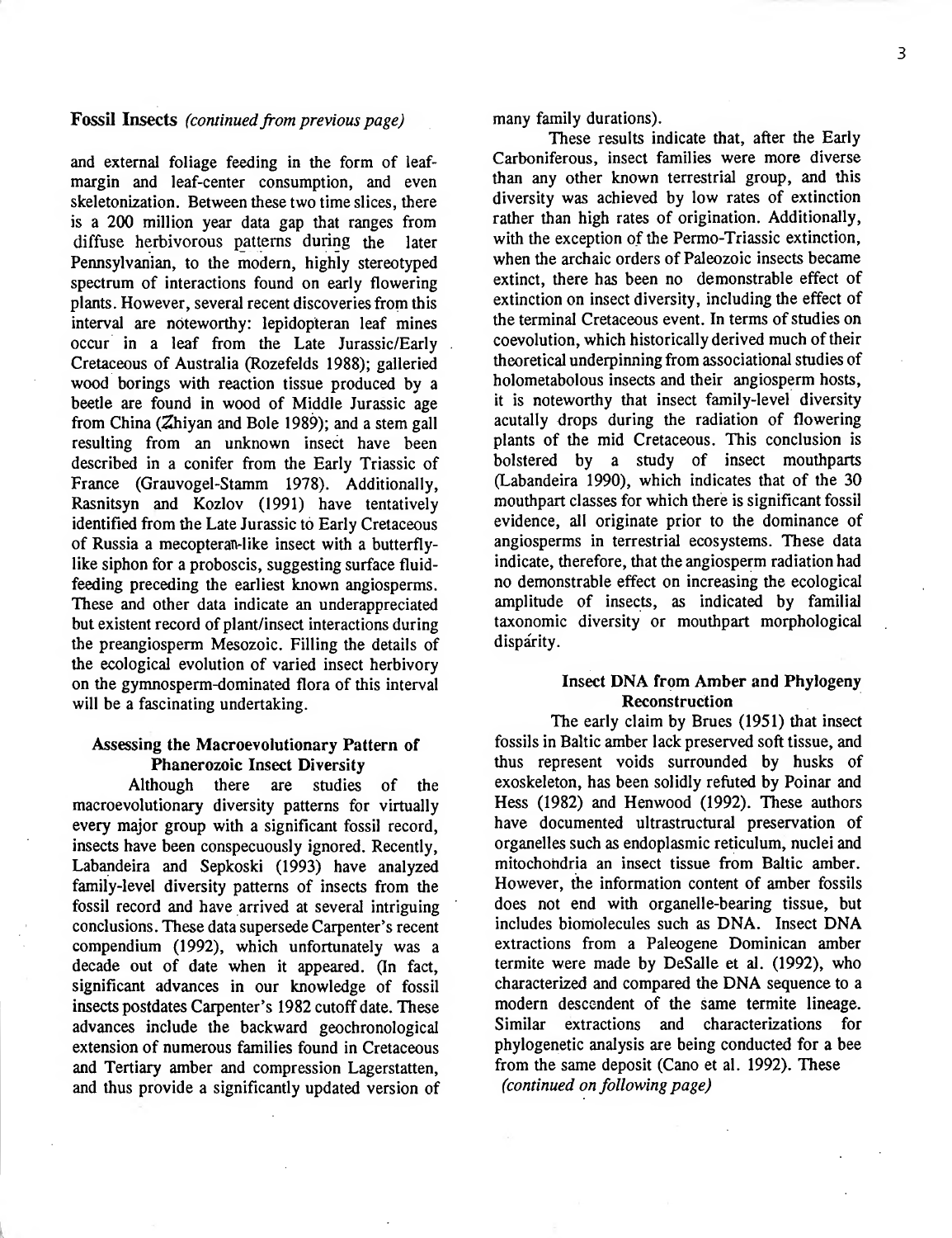### **Fossil Insects** *(continued from previous page)*

initial probes into fossil insect DNA provide tremendous potential for phylogeny reconstruction, establishing minimum species durations, and estimating rates of evolutionary change for Cretaceous and Tertiary ambers that span an interval of 135 million years. Nevertheless, the scenario envisaged by "Jurassic Park", is still, at least for now, science fiction.

#### New Vistas

All five of the developments mentioned above demand continued research, as well as cooperation among paleobiologists(particularly fossil insect workers and paleobotanists) and cooperation between paleobiologists and evolutionary biologists (especially molecular systematists). However, there are additional frontiers that have considerable potential for increasing our understanding of the insect fossil record.

There needs to be continuation of basic fossil descriptions and adding new discoveries of terrestrial arthropod faunas from pre-Pennsylvanian deposits. Successes include the Early Devonian Rhynie Chert in Scotland and the Middle Devonian Gilboa deposits in New York (Seiden and Edwards 1989). Additional promising localities include Gaspe in Quebec (Labandeira et al. 1988) and East Kirkton in Scotland (Rolfe et al. 1991).

There undoubtedly is considerable promise in the use of Cretaceous and Tertiary insects as paleoclimate indicators. Modern insect species and bulk insect faunas possess relatively narrow climate tolerances, and their presence as fossils can provide singular or corroborative evidence with other fossil groups for important climatological parameters. Fossil termite distributions are a case in point. Establishing population-based criteria for assessing the range of variation in wing venation for modern insects should be an important goal for inferring the wing-based systematics of fossil insects. Studies on recent cockroaches indicate that structural variation in wing venation is broad (Schneider 1977, 1978). Such studies need to be extended to other modem groups for which there is an abundant, wingdominated fossil record.

In summary, the study of fossil insects is currently one an exciting field of diverse research

activity. It no longer a field characterized only by the amassing of new insect descriptions.

#### References

Ballard, J.W.O., Olsen, G.J., Faith, D.P., Odgers, W.A., Rowell, D.M. and Atkinson., P.W. 1992 Evidence from 12S ribosomal RNA sequence that onychophorans are modifíed anthropods. Science, **258:** 1345-1348.

Brues, C.T. 1951. Insects in amber. Scientific American, 185: 56-61.

Cano, R.J., Poinar, H. and Poinar, G.O., Jr. 1992. Isolation and partial characterisation of DNA from the bee Proplebeia dominicana (Apidae: Hymenoptera) in 25-40 million year old amber. Medical Science Research, 20: 249-251.

Carpenter, F.M. 1992. Superclass Hexapoda. IN: Kaesler, R.L., Brosius, E., Kien, J. and Priesner, J., (Eds.), Treatise on Invertebrate Paleontology, Part 4 (Arthropoda), Volumes 3 and 4 (Superclass Hexapoda): xxi, 1-655. Boulder, CO and Lawrence, KS: Geological Society of America and University of Kansas Press.

DeSalle, R., Gatesy, J., Wheeler, W. and Grimaldi, D. 1992. DNA sequence from a fossil termite in Oligo-Miocene amber and their phylogenetic implications. Science, 257: 1933-1936.

Grauvogel-Slamm, L. 1978. La flore du Gres a Voltzia (Buntsandstein Superieur) des Vosges du Nord (France). Morphologie, anatomie, interpretations phylogenetique et paleogeographique. Memorie de Sciences Géologiques, 50: 1-229.

Henwood, A. 1992. Exceptional preservation of dipteran flight muscle and the taphonomy of insects in amber. Palaios, 7: 203-212.

Heymons, R. 1901. Die Entwicklungsgeschichte der Scolopender. Zoológica, 13(33): 1-244.

Kukalova-Peck, J. 1991. Fossil history and the evolution of hexapod structures, IN: Naumann, I.D. and C.S.I.R.O, (Eds.), The Insects of Australia, 2nd edn., pp. 141-179. Ithaca, NY: Cornell Univ. Press.

Kukalova-Peck, J. and Brauckmann, C. 1993. Most Paleozoic Protorthoptera are ancestral hemipteroids:

*(continued on following page)*